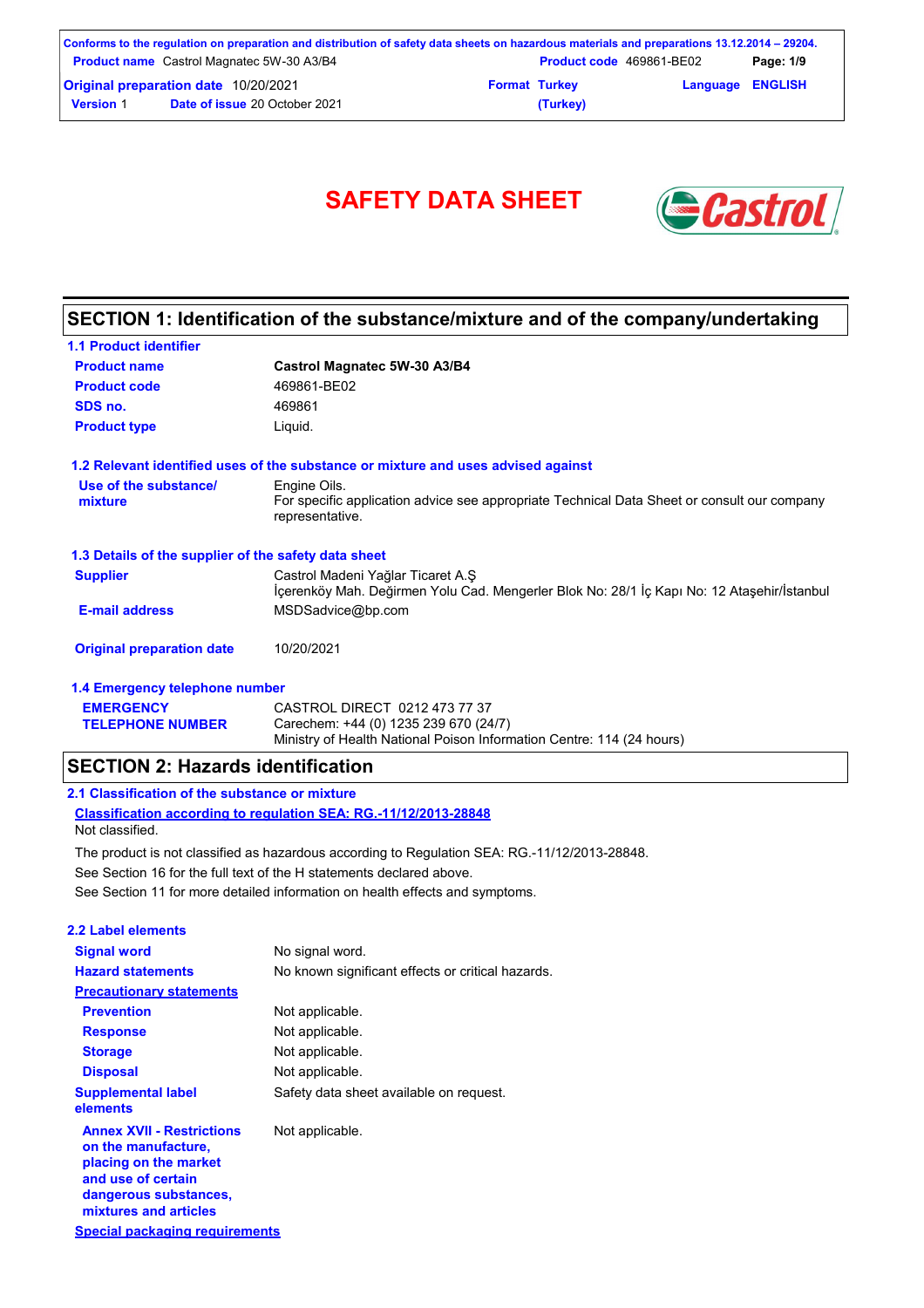|                  | Conforms to the regulation on preparation and distribution of safety data sheets on hazardous materials and preparations 13.12.2014 – 29204. |                      |                                 |                         |           |
|------------------|----------------------------------------------------------------------------------------------------------------------------------------------|----------------------|---------------------------------|-------------------------|-----------|
|                  | <b>Product name</b> Castrol Magnatec 5W-30 A3/B4                                                                                             |                      | <b>Product code</b> 469861-BE02 |                         | Page: 2/9 |
|                  | <b>Original preparation date 10/20/2021</b>                                                                                                  | <b>Format Turkey</b> |                                 | <b>Language ENGLISH</b> |           |
| <b>Version 1</b> | <b>Date of issue 20 October 2021</b>                                                                                                         |                      | (Turkey)                        |                         |           |

| <b>Containers to be fitted</b><br>with child-resistant<br>fastenings | Not applicable.                                                                                                                                                                                                          |
|----------------------------------------------------------------------|--------------------------------------------------------------------------------------------------------------------------------------------------------------------------------------------------------------------------|
| <b>Tactile warning of danger</b>                                     | Not applicable.                                                                                                                                                                                                          |
| 2.3 Other hazards                                                    |                                                                                                                                                                                                                          |
| <b>Product meets the criteria</b><br>for PBT or vPvB                 | This mixture does not contain any substances that are assessed to be a PBT or a<br>vPvB.                                                                                                                                 |
| Other hazards which do<br>not result in classification               | Defatting to the skin.<br>USED ENGINE OILS<br>Used engine oil may contain hazardous components which have the potential to<br>cause skin cancer.<br>See Toxicological Information, section 11 of this Safety Data Sheet. |
|                                                                      | <b>SECTION 3: Composition/information on ingredients</b>                                                                                                                                                                 |

| <b>3.2 Mixtures</b>                                                                    | Mixture    |             |                           |             |
|----------------------------------------------------------------------------------------|------------|-------------|---------------------------|-------------|
| Highly refined base oil (IP 346 DMSO extract < 3%). Proprietary performance additives. |            |             |                           |             |
| <b>Product/ingredient name</b>                                                         | CAS no.    | $\%$        | SEA: RG.-11/12/2013-28848 | <b>Type</b> |
| Distillates (petroleum), hydrotreated heavy<br>paraffinic                              | 64742-54-7 | $≥50 - ≤75$ | Not classified.           | $[2]$       |
| Distillates (petroleum), hydrotreated heavy<br>paraffinic                              | 64742-54-7 | $≥25 - ≤50$ | Asp. Tox. 1, H304         | [1] [2]     |
| Distillates (petroleum), solvent-dewaxed<br>heavy paraffinic                           | 64742-65-0 | ≤5          | Not classified.           | $[2]$       |
| Lubricating oils (petroleum), C15-30,<br>hydrotreated neutral oil-based                | 72623-86-0 | ≤3          | Asp. Tox. 1, H304         | [1] [2]     |
| Lubricating oils (petroleum), C20-50,<br>hydrotreated neutral oil-based                | 72623-87-1 | ≤3          | Asp. Tox. 1, H304         | $[1]$       |

**See Section 16 for the full text of the H statements declared above.**

**There are no additional ingredients present which, within the current knowledge of the supplier and in the concentrations applicable, are classified as hazardous to health or the environment and hence require reporting in this section.**

**Type** 

[1] Substance classified with a health or environmental hazard

[2] Substance with a workplace exposure limit

[3] Substance meets the criteria for PBT

[4] Substance meets the criteria for vPvB

[5] Additional disclosure due to company policy

Occupational exposure limits, if available, are listed in Section 8.

## **SECTION 4: First aid measures**

| 4.1 Description of first aid measures |                                                                                                                                                                                                                                         |
|---------------------------------------|-----------------------------------------------------------------------------------------------------------------------------------------------------------------------------------------------------------------------------------------|
| <b>Inhalation</b>                     | If inhaled, remove to fresh air. Get medical attention if symptoms occur.                                                                                                                                                               |
| <b>Ingestion</b>                      | Do not induce vomiting unless directed to do so by medical personnel. Get medical<br>attention if symptoms occur.                                                                                                                       |
| <b>Skin contact</b>                   | Wash skin thoroughly with soap and water or use recognised skin cleanser.<br>Remove contaminated clothing and shoes. Wash clothing before reuse. Clean<br>shoes thoroughly before reuse. Get medical attention if symptoms occur.       |
| Eye contact                           | In case of contact, immediately flush eyes with plenty of water for at least 15<br>minutes. Eyelids should be held away from the eyeball to ensure thorough rinsing.<br>Check for and remove any contact lenses. Get medical attention. |
| <b>Protection of first-aiders</b>     | No action shall be taken involving any personal risk or without suitable training.                                                                                                                                                      |

### **4.2 Most important symptoms and effects, both acute and delayed**

See Section 11 for more detailed information on health effects and symptoms.

#### **Notes to physician 4.3 Indication of any immediate medical attention and special treatment needed** Treatment should in general be symptomatic and directed to relieving any effects.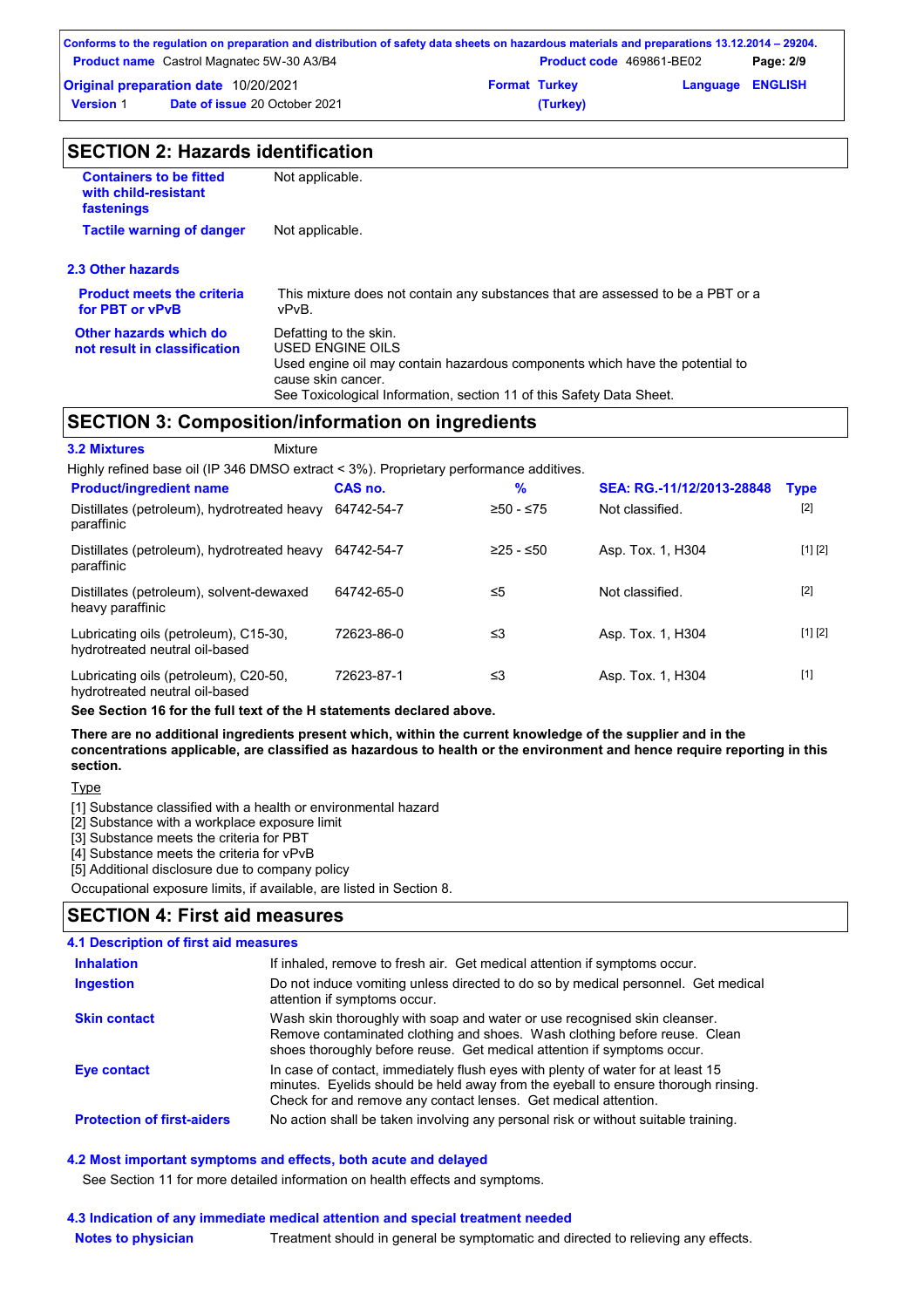|                  | Conforms to the regulation on preparation and distribution of safety data sheets on hazardous materials and preparations 13.12.2014 – 29204. |                      |                          |           |
|------------------|----------------------------------------------------------------------------------------------------------------------------------------------|----------------------|--------------------------|-----------|
|                  | <b>Product name</b> Castrol Magnatec 5W-30 A3/B4                                                                                             |                      | Product code 469861-BE02 | Page: 3/9 |
|                  | <b>Original preparation date 10/20/2021</b>                                                                                                  | <b>Format Turkey</b> | <b>Language ENGLISH</b>  |           |
| <b>Version 1</b> | <b>Date of issue 20 October 2021</b>                                                                                                         | (Turkey)             |                          |           |

#### No action shall be taken involving any personal risk or without suitable training. Promptly isolate the scene by removing all persons from the vicinity of the incident if there is a fire. **Hazardous combustion products Hazards from the substance or mixture** Combustion products may include the following: carbon oxides (CO, CO2) (carbon monoxide, carbon dioxide) In a fire or if heated, a pressure increase will occur and the container may burst. Fire-fighters should wear positive pressure self-contained breathing apparatus (SCBA) and full turnout gear. Clothing for fire-fighters (including helmets, protective boots and gloves) conforming to European standard EN 469 will provide a basic level of protection for chemical incidents. **Special protective equipment for fire-fighters** In case of fire, use foam, dry chemical or carbon dioxide extinguisher or spray. **5.1 Extinguishing media** Do not use water jet. **Suitable extinguishing media Unsuitable extinguishing media SECTION 5: Firefighting measures 5.2 Special hazards arising from the substance or mixture 5.3 Advice for firefighters Special precautions for fire-fighters**

## **SECTION 6: Accidental release measures**

|                                                          | 6.1 Personal precautions, protective equipment and emergency procedures                                                                                                                                                                                                                                                                                                                        |
|----------------------------------------------------------|------------------------------------------------------------------------------------------------------------------------------------------------------------------------------------------------------------------------------------------------------------------------------------------------------------------------------------------------------------------------------------------------|
| For non-emergency<br>personnel                           | No action shall be taken involving any personal risk or without suitable training. Evacuate<br>surrounding areas. Keep unnecessary and unprotected personnel from entering. Do not touch<br>or walk through spilt material. Put on appropriate personal protective equipment. Floors may<br>be slippery; use care to avoid falling.                                                            |
| For emergency responders                                 | If specialised clothing is required to deal with the spillage, take note of any information in<br>Section 8 on suitable and unsuitable materials. See also the information in "For non-<br>emergency personnel".                                                                                                                                                                               |
| <b>6.2 Environmental</b><br><b>precautions</b>           | Avoid dispersal of spilt material and runoff and contact with soil, waterways, drains and sewers.<br>Inform the relevant authorities if the product has caused environmental pollution (sewers,<br>waterways, soil or air).                                                                                                                                                                    |
| 6.3 Methods and material for containment and cleaning up |                                                                                                                                                                                                                                                                                                                                                                                                |
| <b>Small spill</b>                                       | Stop leak if without risk. Move containers from spill area. Absorb with an inert material and<br>place in an appropriate waste disposal container. Dispose of via a licensed waste disposal<br>contractor.                                                                                                                                                                                     |
| <b>Large spill</b>                                       | Stop leak if without risk. Move containers from spill area. Prevent entry into sewers, water<br>courses, basements or confined areas. Contain and collect spillage with non-combustible,<br>absorbent material e.g. sand, earth, vermiculite or diatomaceous earth and place in container<br>for disposal according to local regulations. Dispose of via a licensed waste disposal contractor. |
| 6.4 Reference to other<br><b>sections</b>                | See Section 1 for emergency contact information.<br>See Section 5 for firefighting measures.<br>See Section 8 for information on appropriate personal protective equipment.<br>See Section 12 for environmental precautions.<br>See Section 13 for additional waste treatment information.                                                                                                     |

# **SECTION 7: Handling and storage**

### **7.1 Precautions for safe handling**

| <b>Protective measures</b>                       | Put on appropriate personal protective equipment (see Section 8).                                                                                                                                                                                                                                                |
|--------------------------------------------------|------------------------------------------------------------------------------------------------------------------------------------------------------------------------------------------------------------------------------------------------------------------------------------------------------------------|
| <b>Advice on general</b><br>occupational hygiene | Eating, drinking and smoking should be prohibited in areas where this material is handled,<br>stored and processed. Wash thoroughly after handling. Remove contaminated clothing and<br>protective equipment before entering eating areas. See also Section 8 for additional<br>information on hygiene measures. |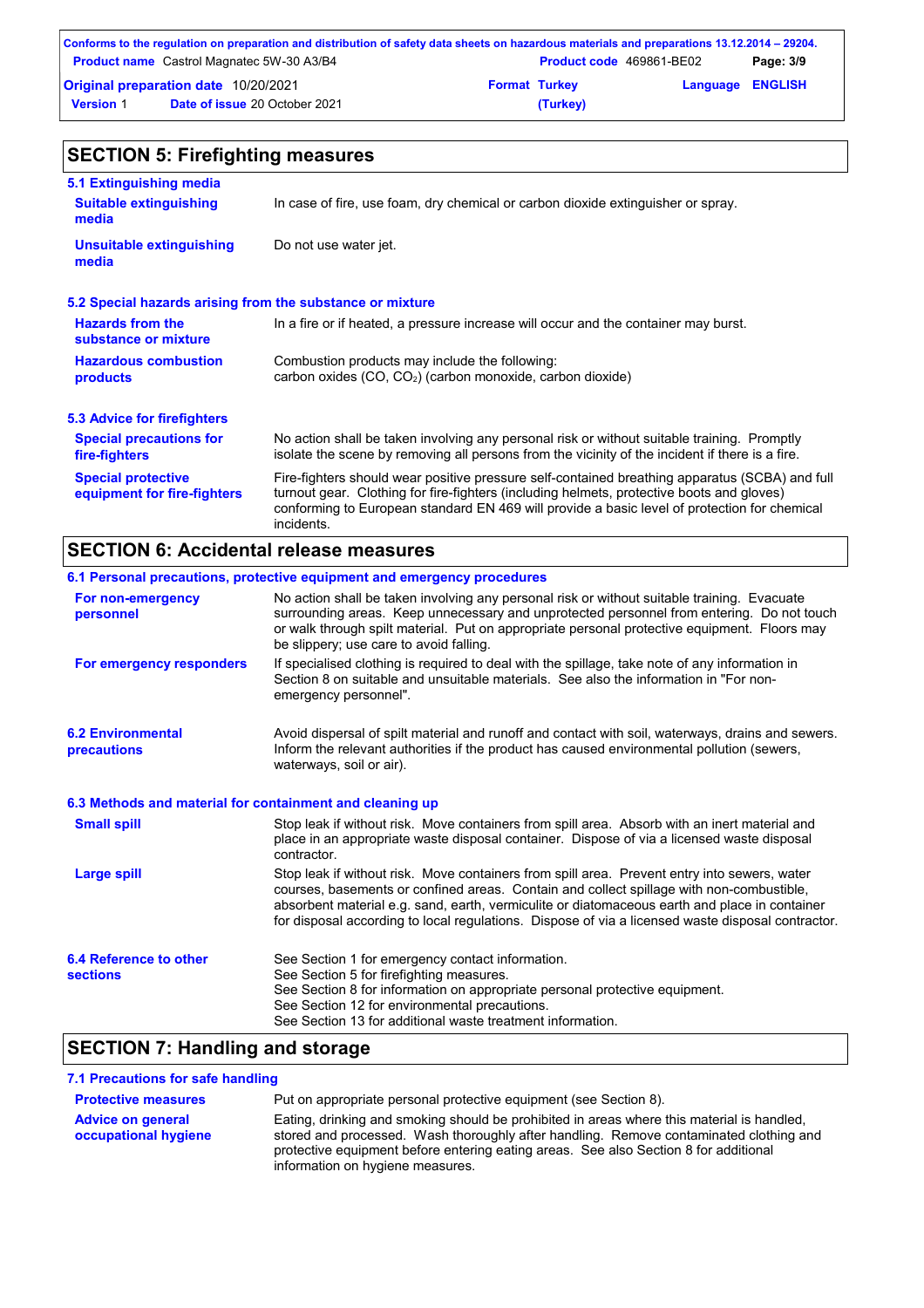|                  | Conforms to the regulation on preparation and distribution of safety data sheets on hazardous materials and preparations 13.12.2014 – 29204. |                      |                          |                         |           |
|------------------|----------------------------------------------------------------------------------------------------------------------------------------------|----------------------|--------------------------|-------------------------|-----------|
|                  | <b>Product name</b> Castrol Magnatec 5W-30 A3/B4                                                                                             |                      | Product code 469861-BE02 |                         | Page: 4/9 |
|                  | Original preparation date 10/20/2021                                                                                                         | <b>Format Turkey</b> |                          | <b>Language ENGLISH</b> |           |
| <b>Version 1</b> | <b>Date of issue 20 October 2021</b>                                                                                                         |                      | (Turkey)                 |                         |           |

| <b>7.2 Conditions for safe</b><br>storage, including any<br>incompatibilities | Store in accordance with local regulations. Store in original container protected from direct<br>sunlight in a dry, cool and well-ventilated area, away from incompatible materials (see Section<br>10) and food and drink. Keep container tightly closed and sealed until ready for use. Store and<br>use only in equipment/containers designed for use with this product. Containers that have<br>been opened must be carefully resealed and kept upright to prevent leakage. Do not store in<br>unlabelled containers. Use appropriate containment to avoid environmental contamination. |
|-------------------------------------------------------------------------------|---------------------------------------------------------------------------------------------------------------------------------------------------------------------------------------------------------------------------------------------------------------------------------------------------------------------------------------------------------------------------------------------------------------------------------------------------------------------------------------------------------------------------------------------------------------------------------------------|
| <b>Not suitable</b>                                                           | Prolonged exposure to elevated temperature                                                                                                                                                                                                                                                                                                                                                                                                                                                                                                                                                  |

| <b>Recommendations</b> | Not available. |
|------------------------|----------------|
|                        |                |

# **SECTION 8: Exposure controls/personal protection**

## **8.1 Control parameters**

**Occupational exposure limits**

| Distillates (petroleum), hydrotreated heavy paraffinic   ACGIH TLV (United States). |                                                                                       |
|-------------------------------------------------------------------------------------|---------------------------------------------------------------------------------------|
|                                                                                     | TWA: 5 mg/m <sup>3</sup> 8 hours. Issued/Revised: 11/2009 Form: Inhalable             |
|                                                                                     | fraction                                                                              |
|                                                                                     |                                                                                       |
| Distillates (petroleum), hydrotreated heavy paraffinic                              | <b>ACGIH TLV (United States).</b>                                                     |
|                                                                                     | TWA: 5 mg/m <sup>3</sup> 8 hours. Issued/Revised: 11/2009 Form: Inhalable             |
|                                                                                     | fraction                                                                              |
|                                                                                     |                                                                                       |
| Distillates (petroleum), solvent-dewaxed heavy<br>paraffinic                        | <b>ACGIH TLV (United States).</b>                                                     |
|                                                                                     | TWA: 5 mg/m <sup>3</sup> 8 hours. Issued/Revised: 11/2009 Form: Inhalable<br>fraction |
|                                                                                     |                                                                                       |
| Lubricating oils (petroleum), C15-30, hydrotreated                                  | <b>ACGIH TLV (United States).</b>                                                     |
| neutral oil-based                                                                   | TWA: 5 mg/m <sup>3</sup> 8 hours. Issued/Revised: 11/2009 Form: Inhalable             |
|                                                                                     | fraction                                                                              |

Whilst specific OELs for certain components may be shown in this section, other components may be present in any mist, vapour or dust produced. Therefore, the specific OELs may not be applicable to the product as a whole and are provided for guidance only.

| <b>Recommended monitoring</b><br>procedures | If this product contains ingredients with exposure limits, personal, workplace atmosphere or<br>biological monitoring may be required to determine the effectiveness of the ventilation or other<br>control measures and/or the necessity to use respiratory protective equipment. Reference<br>should be made to monitoring standards, such as the following: European Standard EN 689<br>(Workplace atmospheres - Guidance for the assessment of exposure by inhalation to chemical<br>agents for comparison with limit values and measurement strategy) European Standard EN<br>14042 (Workplace atmospheres - Guide for the application and use of procedures for the<br>assessment of exposure to chemical and biological agents) European Standard EN 482<br>(Workplace atmospheres - General requirements for the performance of procedures for the<br>measurement of chemical agents) Reference to national guidance documents for methods for<br>the determination of hazardous substances will also be required. |
|---------------------------------------------|----------------------------------------------------------------------------------------------------------------------------------------------------------------------------------------------------------------------------------------------------------------------------------------------------------------------------------------------------------------------------------------------------------------------------------------------------------------------------------------------------------------------------------------------------------------------------------------------------------------------------------------------------------------------------------------------------------------------------------------------------------------------------------------------------------------------------------------------------------------------------------------------------------------------------------------------------------------------------------------------------------------------------|
| <b>8.2 Exposure controls</b>                |                                                                                                                                                                                                                                                                                                                                                                                                                                                                                                                                                                                                                                                                                                                                                                                                                                                                                                                                                                                                                            |
| <b>Appropriate engineering</b><br>controls  | All activities involving chemicals should be assessed for their risks to health, to ensure<br>exposures are adequately controlled. Personal protective equipment should only be considered<br>after other forms of control measures (e.g. engineering controls) have been suitably evaluated.<br>Personal protective equipment should conform to appropriate standards, be suitable for use, be<br>kept in good condition and properly maintained.<br>Your supplier of personal protective equipment should be consulted for advice on selection and<br>appropriate standards. For further information contact your national organisation for standards.<br>Provide exhaust ventilation or other engineering controls to keep the relevant airborne<br>concentrations below their respective occupational exposure limits.<br>The final choice of protective equipment will depend upon a risk assessment. It is important to<br>ensure that all items of personal protective equipment are compatible.                    |
| <b>Individual protection measures</b>       |                                                                                                                                                                                                                                                                                                                                                                                                                                                                                                                                                                                                                                                                                                                                                                                                                                                                                                                                                                                                                            |
| <b>Hygiene measures</b>                     | Wash hands, forearms and face thoroughly after handling chemical products, before eating,<br>smoking and using the lavatory and at the end of the working period. Appropriate techniques<br>should be used to remove potentially contaminated clothing. Wash contaminated clothing<br>before reusing. Ensure that eyewash stations and safety showers are close to the workstation<br>location.                                                                                                                                                                                                                                                                                                                                                                                                                                                                                                                                                                                                                            |

**Respiratory protection**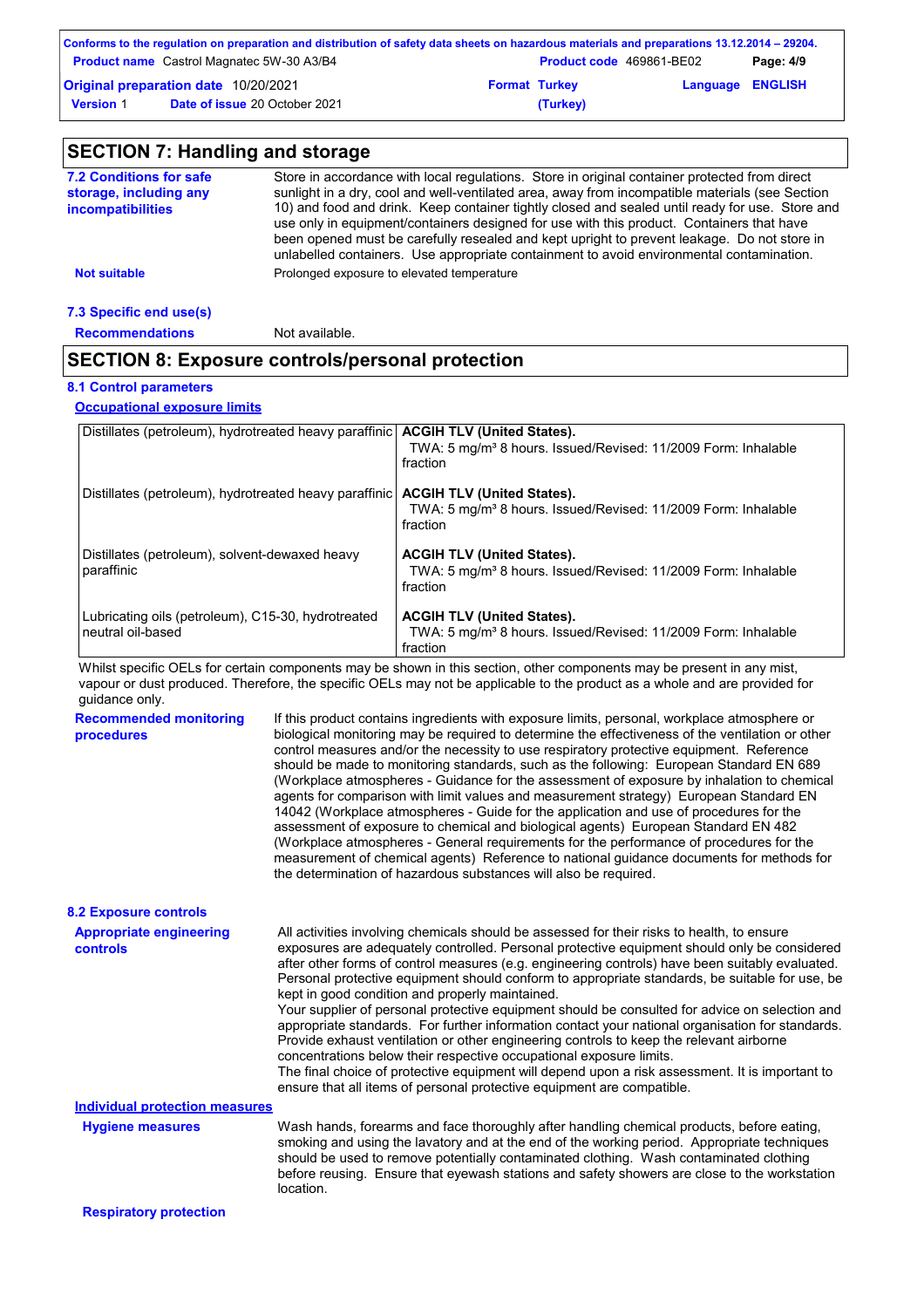|                  | Conforms to the regulation on preparation and distribution of safety data sheets on hazardous materials and preparations 13.12.2014 – 29204. |                      |                          |                         |           |
|------------------|----------------------------------------------------------------------------------------------------------------------------------------------|----------------------|--------------------------|-------------------------|-----------|
|                  | <b>Product name</b> Castrol Magnatec 5W-30 A3/B4                                                                                             |                      | Product code 469861-BE02 |                         | Page: 5/9 |
|                  | Original preparation date 10/20/2021                                                                                                         | <b>Format Turkey</b> |                          | <b>Language ENGLISH</b> |           |
| <b>Version 1</b> | <b>Date of issue 20 October 2021</b>                                                                                                         |                      | (Turkey)                 |                         |           |

# **SECTION 8: Exposure controls/personal protection**

|                                           | In case of insufficient ventilation, wear suitable respiratory equipment.<br>The correct choice of respiratory protection depends upon the chemicals being handled, the<br>conditions of work and use, and the condition of the respiratory equipment. Safety procedures<br>should be developed for each intended application. Respiratory protection equipment should<br>therefore be chosen in consultation with the supplier/manufacturer and with a full assessment<br>of the working conditions.                                                                                                                                                                                                                                                                                        |
|-------------------------------------------|----------------------------------------------------------------------------------------------------------------------------------------------------------------------------------------------------------------------------------------------------------------------------------------------------------------------------------------------------------------------------------------------------------------------------------------------------------------------------------------------------------------------------------------------------------------------------------------------------------------------------------------------------------------------------------------------------------------------------------------------------------------------------------------------|
| <b>Eye/face protection</b>                | Safety glasses with side shields.                                                                                                                                                                                                                                                                                                                                                                                                                                                                                                                                                                                                                                                                                                                                                            |
| <b>Skin protection</b>                    |                                                                                                                                                                                                                                                                                                                                                                                                                                                                                                                                                                                                                                                                                                                                                                                              |
| <b>Hand protection</b>                    | Wear protective gloves if prolonged or repeated contact is likely. Wear chemical resistant<br>gloves. Recommended: Nitrile gloves. The correct choice of protective gloves depends upon<br>the chemicals being handled, the conditions of work and use, and the condition of the gloves<br>(even the best chemically resistant glove will break down after repeated chemical exposures).<br>Most gloves provide only a short time of protection before they must be discarded and replaced.<br>Because specific work environments and material handling practices vary, safety procedures<br>should be developed for each intended application. Gloves should therefore be chosen in<br>consultation with the supplier/manufacturer and with a full assessment of the working<br>conditions. |
| <b>Skin and body</b>                      | Use of protective clothing is good industrial practice.<br>Personal protective equipment for the body should be selected based on the task being<br>performed and the risks involved and should be approved by a specialist before handling this<br>product.<br>Cotton or polyester/cotton overalls will only provide protection against light superficial<br>contamination that will not soak through to the skin. Overalls should be laundered on a regular<br>basis. When the risk of skin exposure is high (e.g. when cleaning up spillages or if there is a<br>risk of splashing) then chemical resistant aprons and/or impervious chemical suits and boots<br>will be required.                                                                                                        |
| <b>Environmental exposure</b><br>controls | Emissions from ventilation or work process equipment should be checked to ensure they<br>comply with the requirements of environmental protection legislation. In some cases, fume<br>scrubbers, filters or engineering modifications to the process equipment will be necessary to<br>reduce emissions to acceptable levels.                                                                                                                                                                                                                                                                                                                                                                                                                                                                |

# **SECTION 9: Physical and chemical properties**

# **9.1 Information on basic physical and chemical properties**

| <b>Appearance</b>                                      |                                                                                                                              |
|--------------------------------------------------------|------------------------------------------------------------------------------------------------------------------------------|
| <b>Physical state</b>                                  | Liquid.                                                                                                                      |
| <b>Colour</b>                                          | Amber. [Light]                                                                                                               |
| <b>Odour</b>                                           | Not available.                                                                                                               |
| <b>Odour threshold</b>                                 | Not available.                                                                                                               |
| pH                                                     | Not applicable.                                                                                                              |
| <b>Melting point/freezing point</b>                    | Not available.                                                                                                               |
| Initial boiling point and boiling<br>range             | Not available.                                                                                                               |
| <b>Pour point</b>                                      | $-43$ °C                                                                                                                     |
| <b>Flash point</b>                                     | Closed cup: 201°C (393.8°F) [Pensky-Martens.]                                                                                |
| <b>Evaporation rate</b>                                | Not available                                                                                                                |
| <b>Flammability (solid, gas)</b>                       | Not applicable. Based on - Physical state                                                                                    |
| <b>Upper/lower flammability or</b><br>explosive limits | Not available.                                                                                                               |
| <b>Vapour pressure</b>                                 | Not available.                                                                                                               |
| <b>Vapour density</b>                                  | Not available.                                                                                                               |
| <b>Relative density</b>                                | Not available.                                                                                                               |
| <b>Density</b>                                         | $\leq$ 1000 kg/m <sup>3</sup> (<1 g/cm <sup>3</sup> ) at 15 <sup>°</sup> C                                                   |
| <b>Solubility(ies)</b>                                 | insoluble in water.                                                                                                          |
| <b>Partition coefficient: n-octanol/</b><br>water      | Not available.                                                                                                               |
| <b>Auto-ignition temperature</b>                       | Not available.                                                                                                               |
| <b>Decomposition temperature</b>                       | Not available.                                                                                                               |
| <b>Viscosity</b>                                       | Kinematic: 73 mm <sup>2</sup> /s (73 cSt) at 40°C<br>Kinematic: 11.5 to 12.4 mm <sup>2</sup> /s (11.5 to 12.4 cSt) at 100 °C |
| <b>Explosive properties</b>                            | Not available.                                                                                                               |
| <b>Oxidising properties</b>                            | Not available.                                                                                                               |
|                                                        |                                                                                                                              |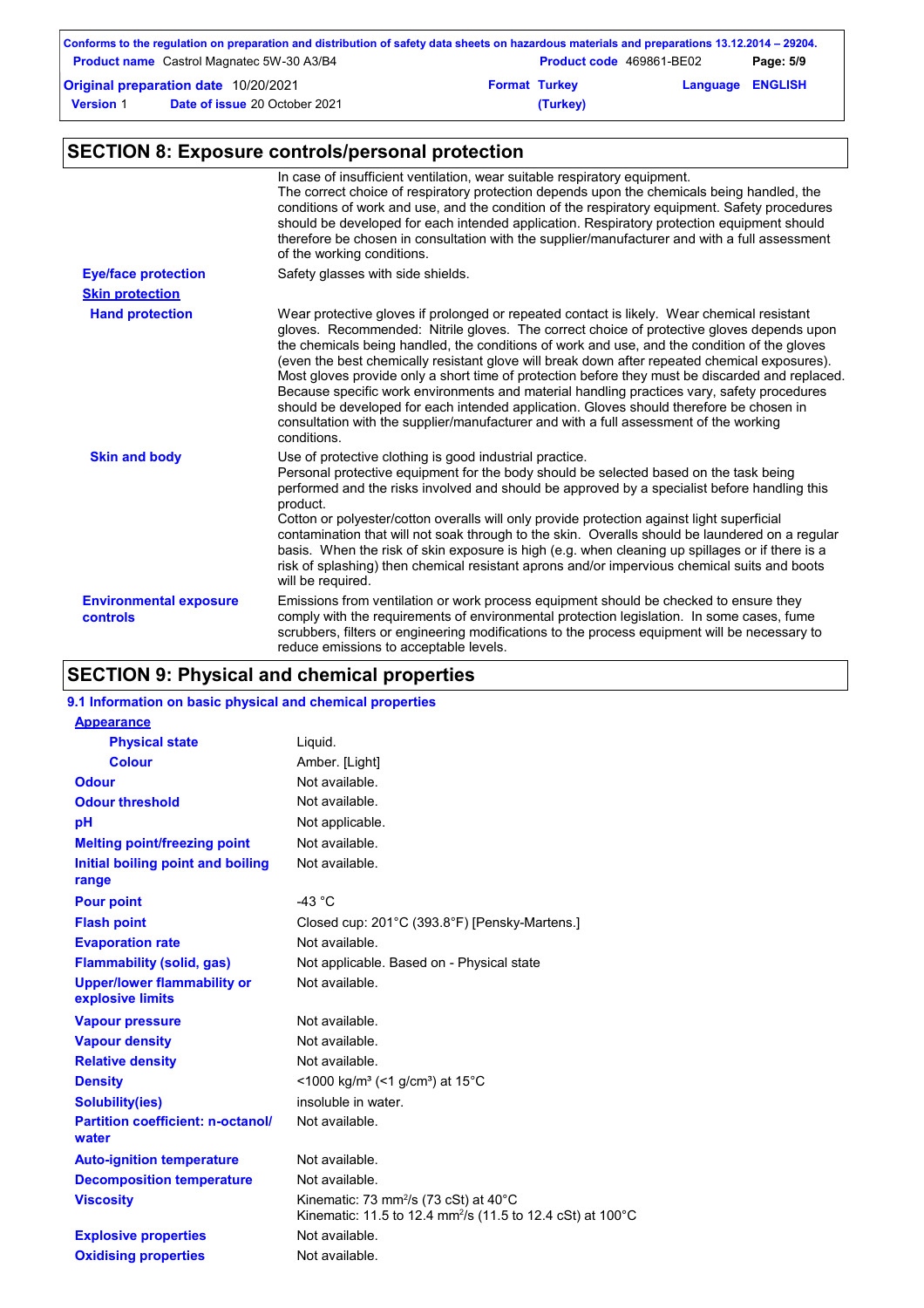|                  | Conforms to the regulation on preparation and distribution of safety data sheets on hazardous materials and preparations 13.12.2014 – 29204. |                      |                          |                         |           |
|------------------|----------------------------------------------------------------------------------------------------------------------------------------------|----------------------|--------------------------|-------------------------|-----------|
|                  | <b>Product name</b> Castrol Magnatec 5W-30 A3/B4                                                                                             |                      | Product code 469861-BE02 |                         | Page: 6/9 |
|                  | Original preparation date 10/20/2021                                                                                                         | <b>Format Turkey</b> |                          | <b>Language ENGLISH</b> |           |
| <b>Version 1</b> | <b>Date of issue 20 October 2021</b>                                                                                                         |                      | (Turkey)                 |                         |           |

# **SECTION 9: Physical and chemical properties**

## **9.2 Other information**

j.

No additional information.

| <b>SECTION 10: Stability and reactivity</b>       |                                                                                                                                                                         |  |
|---------------------------------------------------|-------------------------------------------------------------------------------------------------------------------------------------------------------------------------|--|
| <b>10.1 Reactivity</b>                            | No specific test data available for this product. Refer to Conditions to avoid and Incompatible<br>materials for additional information.                                |  |
| <b>10.2 Chemical stability</b>                    | The product is stable.                                                                                                                                                  |  |
| <b>10.3 Possibility of</b><br>hazardous reactions | Under normal conditions of storage and use, hazardous reactions will not occur.<br>Under normal conditions of storage and use, hazardous polymerisation will not occur. |  |
| <b>10.4 Conditions to avoid</b>                   | Avoid all possible sources of ignition (spark or flame).                                                                                                                |  |
| 10.5 Incompatible materials                       | Reactive or incompatible with the following materials: oxidising materials.                                                                                             |  |
| <b>10.6 Hazardous</b><br>decomposition products   | Under normal conditions of storage and use, hazardous decomposition products should not be<br>produced.                                                                 |  |

# **SECTION 11: Toxicological information**

| 11.1 Information on toxicological effects          |                                                                                                                                                                                                                                                                                                                                                                                                                 |
|----------------------------------------------------|-----------------------------------------------------------------------------------------------------------------------------------------------------------------------------------------------------------------------------------------------------------------------------------------------------------------------------------------------------------------------------------------------------------------|
| <b>Information on likely</b><br>routes of exposure | Routes of entry anticipated: Dermal, Inhalation.                                                                                                                                                                                                                                                                                                                                                                |
| <b>Potential acute health effects</b>              |                                                                                                                                                                                                                                                                                                                                                                                                                 |
| <b>Inhalation</b>                                  | Vapour inhalation under ambient conditions is not normally a problem due to low vapour<br>pressure.                                                                                                                                                                                                                                                                                                             |
| <b>Ingestion</b>                                   | No known significant effects or critical hazards.                                                                                                                                                                                                                                                                                                                                                               |
| <b>Skin contact</b>                                | Defatting to the skin. May cause skin dryness and irritation.                                                                                                                                                                                                                                                                                                                                                   |
| <b>Eye contact</b>                                 | No known significant effects or critical hazards.                                                                                                                                                                                                                                                                                                                                                               |
|                                                    | <b>Symptoms related to the physical, chemical and toxicological characteristics</b>                                                                                                                                                                                                                                                                                                                             |
| <b>Inhalation</b>                                  | No specific data.                                                                                                                                                                                                                                                                                                                                                                                               |
| <b>Ingestion</b>                                   | No specific data.                                                                                                                                                                                                                                                                                                                                                                                               |
| <b>Skin contact</b>                                | Adverse symptoms may include the following:<br>irritation<br>dryness<br>cracking                                                                                                                                                                                                                                                                                                                                |
| <b>Eye contact</b>                                 | No specific data.                                                                                                                                                                                                                                                                                                                                                                                               |
|                                                    | Delayed and immediate effects as well as chronic effects from short and long-term exposure                                                                                                                                                                                                                                                                                                                      |
| <b>Inhalation</b>                                  | Overexposure to the inhalation of airborne droplets or aerosols may cause irritation of the<br>respiratory tract.                                                                                                                                                                                                                                                                                               |
| <b>Ingestion</b>                                   | Ingestion of large quantities may cause nausea and diarrhoea.                                                                                                                                                                                                                                                                                                                                                   |
| <b>Skin contact</b>                                | Prolonged or repeated contact can defat the skin and lead to irritation and/or dermatitis.                                                                                                                                                                                                                                                                                                                      |
| <b>Eye contact</b>                                 | Potential risk of transient stinging or redness if accidental eye contact occurs.                                                                                                                                                                                                                                                                                                                               |
| <b>Potential chronic health effects</b>            |                                                                                                                                                                                                                                                                                                                                                                                                                 |
| <b>General</b>                                     | <b>USED ENGINE OILS</b><br>Combustion products resulting from the operation of internal combustion engines contaminate<br>engine oils during use. Used engine oil may contain hazardous components which have the<br>potential to cause skin cancer. Frequent or prolonged contact with all types and makes of used<br>engine oil must therefore be avoided and a high standard of personal hygiene maintained. |
| <b>Carcinogenicity</b>                             | No known significant effects or critical hazards.                                                                                                                                                                                                                                                                                                                                                               |
| <b>Mutagenicity</b>                                | No known significant effects or critical hazards.                                                                                                                                                                                                                                                                                                                                                               |
| <b>Developmental effects</b>                       | No known significant effects or critical hazards.                                                                                                                                                                                                                                                                                                                                                               |
| <b>Fertility effects</b>                           | No known significant effects or critical hazards.                                                                                                                                                                                                                                                                                                                                                               |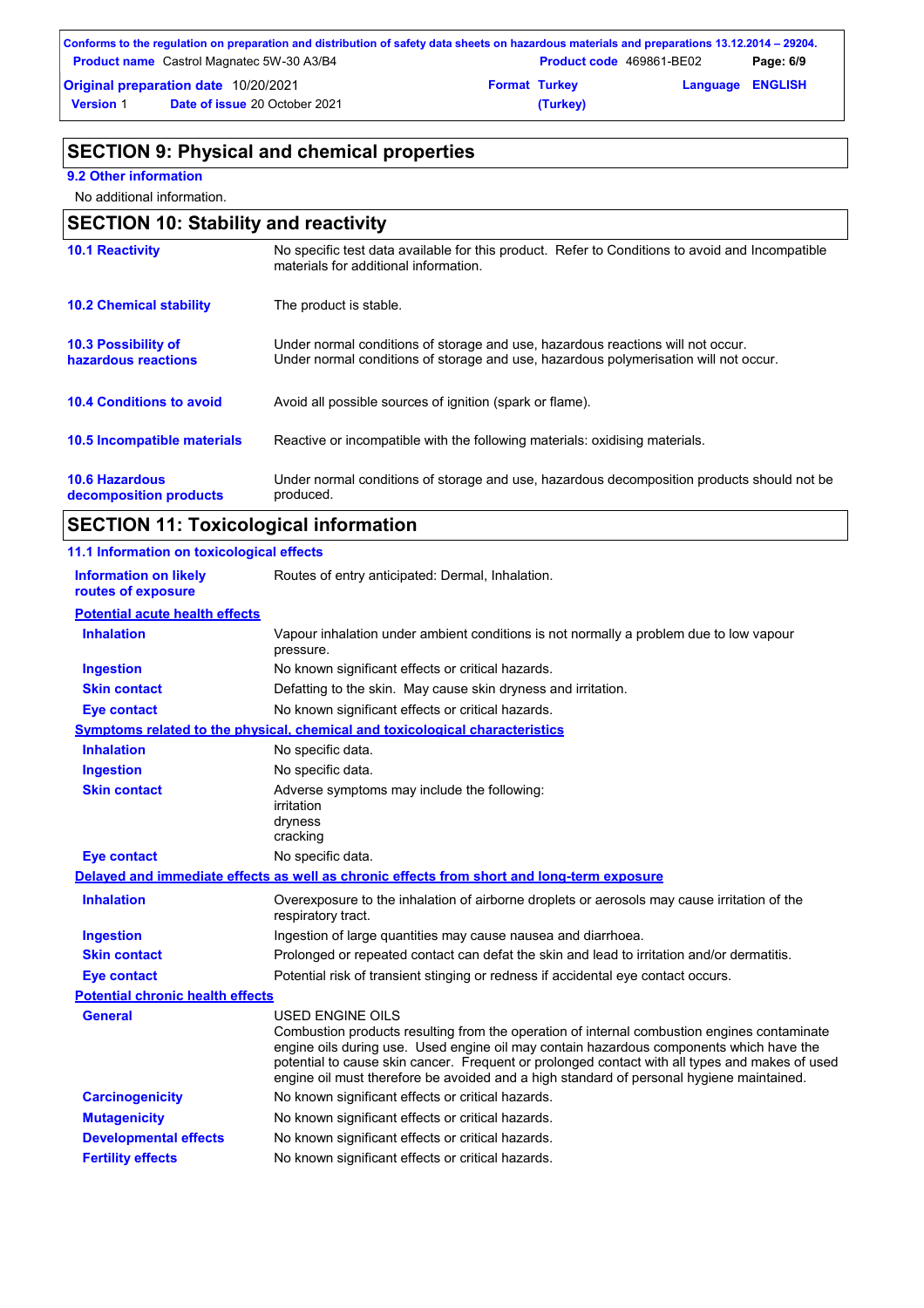|                  | Conforms to the regulation on preparation and distribution of safety data sheets on hazardous materials and preparations 13.12.2014 – 29204. |                      |                                 |                         |           |
|------------------|----------------------------------------------------------------------------------------------------------------------------------------------|----------------------|---------------------------------|-------------------------|-----------|
|                  | <b>Product name</b> Castrol Magnatec 5W-30 A3/B4                                                                                             |                      | <b>Product code</b> 469861-BE02 |                         | Page: 7/9 |
|                  | <b>Original preparation date 10/20/2021</b>                                                                                                  | <b>Format Turkey</b> |                                 | <b>Language ENGLISH</b> |           |
| <b>Version 1</b> | <b>Date of issue 20 October 2021</b>                                                                                                         |                      | (Turkey)                        |                         |           |

### **SECTION 12: Ecological information**

### **12.1 Toxicity**

**Environmental hazards** Not classified as dangerous

### **12.2 Persistence and degradability**

Expected to be biodegradable.

### **12.3 Bioaccumulative potential**

This product is not expected to bioaccumulate through food chains in the environment.

| <b>12.4 Mobility in soil</b>                                  |                                                                      |
|---------------------------------------------------------------|----------------------------------------------------------------------|
| <b>Soil/water partition</b><br>coefficient (K <sub>oc</sub> ) | Not available.                                                       |
| <b>Mobility</b>                                               | Spillages may penetrate the soil causing ground water contamination. |

### **12.5 Results of PBT and vPvB assessment**

This mixture does not contain any substances that are assessed to be a PBT or a vPvB.

### **12.6 Other adverse effects**

Spills may form a film on water surfaces causing physical damage to organisms. Oxygen transfer could also be impaired. **Other ecological information**

## **SECTION 13: Disposal considerations**

### **13.1 Waste treatment methods**

**Special precautions** This material and its container must be disposed of in a safe way. Empty containers or liners may retain some product residues. Avoid dispersal of spilt material and runoff and contact with soil, waterways, drains and sewers. **Methods of disposal** The generation of waste should be avoided or minimised wherever possible. Significant quantities of waste product residues should not be disposed of via the foul sewer but processed in a suitable effluent treatment plant. Dispose of surplus and non-recyclable products via a licensed waste disposal contractor. Disposal of this product, solutions and any by-products should at all times comply with the requirements of environmental protection and waste disposal legislation and any regional local authority requirements. Waste packaging should be recycled. Incineration or landfill should only be considered when recycling is not feasible. This material and its container must be disposed of in a safe way. Empty containers or liners may retain some product residues. Avoid dispersal of spilt material and runoff and contact with soil, waterways, drains and sewers.

## **SECTION 14: Transport information**

|                                           | <b>ADR/RID</b>           | <b>ADN</b>               | <b>IMDG</b>              | <b>IATA</b>    |
|-------------------------------------------|--------------------------|--------------------------|--------------------------|----------------|
| 14.1 UN number                            | Not regulated.           | Not regulated.           | Not regulated.           | Not regulated. |
| 14.2 UN proper<br>shipping name           | $\overline{\phantom{0}}$ | $\overline{\phantom{a}}$ | $\overline{\phantom{a}}$ | -              |
| <b>14.3 Transport</b><br>hazard class(es) |                          | $\overline{ }$           | $\overline{a}$           |                |
| 14.4 Packing<br>group                     |                          | ۰                        | $\overline{a}$           |                |
| 14.5<br><b>Environmental</b><br>hazards   | No.                      | No.                      | No.                      | No.            |
| <b>Additional</b><br>information          |                          | ۰                        | $\overline{a}$           |                |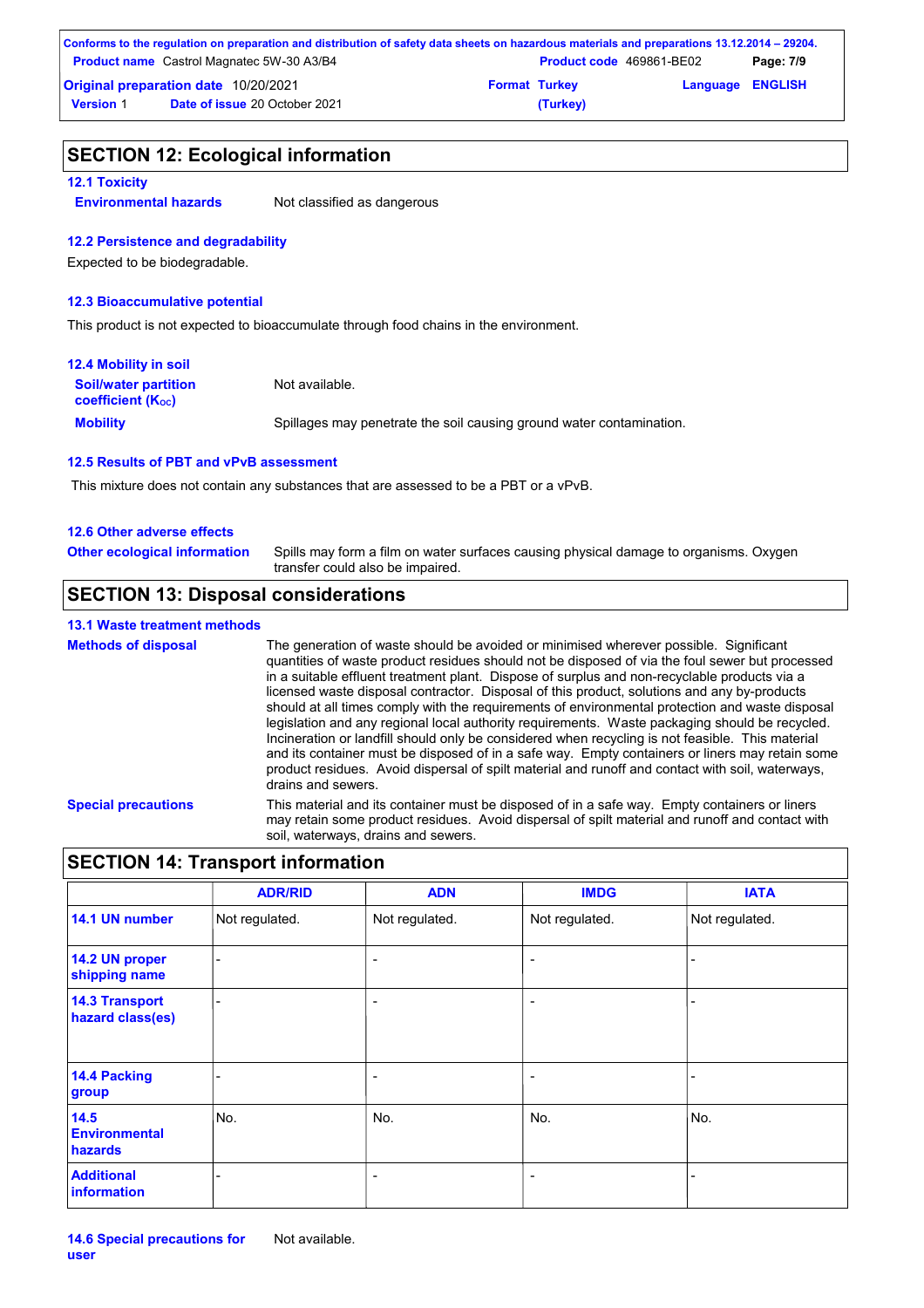|                                                  | Conforms to the regulation on preparation and distribution of safety data sheets on hazardous materials and preparations 13.12.2014 – 29204. |                          |          |                         |  |
|--------------------------------------------------|----------------------------------------------------------------------------------------------------------------------------------------------|--------------------------|----------|-------------------------|--|
| <b>Product name</b> Castrol Magnatec 5W-30 A3/B4 |                                                                                                                                              | Product code 469861-BE02 |          | Page: 8/9               |  |
| <b>Original preparation date 10/20/2021</b>      |                                                                                                                                              | <b>Format Turkey</b>     |          | <b>Language ENGLISH</b> |  |
| <b>Version 1</b>                                 | <b>Date of issue 20 October 2021</b>                                                                                                         |                          | (Turkey) |                         |  |

# **SECTION 14: Transport information**

**14.7 Transport in bulk according to IMO instruments**

Not available.

# **SECTION 15: Regulatory information**

|                                                                 | 15.1 Safety, health and environmental regulations/legislation specific for the substance or mixture                            |
|-----------------------------------------------------------------|--------------------------------------------------------------------------------------------------------------------------------|
| <b>National inventory</b>                                       |                                                                                                                                |
| <b>Australia inventory (AICS)</b>                               | All components are listed or exempted.                                                                                         |
| <b>Canada inventory</b>                                         | All components are listed or exempted.                                                                                         |
| <b>China inventory (IECSC)</b>                                  | All components are listed or exempted.                                                                                         |
| <b>Japan inventory (ENCS)</b>                                   | At least one component is not listed.                                                                                          |
| <b>Korea inventory (KECI)</b>                                   | All components are listed or exempted.                                                                                         |
| <b>Philippines inventory</b><br>(PICCS)                         | All components are listed or exempted.                                                                                         |
| <b>REACH Status</b>                                             | The company, as identified in Section 1, sells this product in the EU in compliance with the<br>current requirements of REACH. |
| <b>Taiwan Chemical</b><br><b>Substances Inventory</b><br>(TCSI) | All components are listed or exempted.                                                                                         |
| <b>United States inventory</b><br>(TSCA 8b)                     | All components are active or exempted.                                                                                         |
|                                                                 |                                                                                                                                |

# **SECTION 16: Other information**

| <b>Abbreviations and acronyms</b>                      | ACGIH = American Conference of Industrial Hygienists<br>ADN = European Provisions concerning the International Carriage of Dangerous Goods by<br>Inland Waterway<br>ADR = The European Agreement concerning the International Carriage of Dangerous Goods by<br>Road<br>ATE = Acute Toxicity Estimate<br><b>BCF</b> = Bioconcentration Factor<br>CAS = Chemical Abstracts Service<br>GHS = Globally Harmonized System of Classification and Labelling of Chemicals<br>IATA = International Air Transport Association<br>IBC = Intermediate Bulk Container<br><b>IMDG = International Maritime Dangerous Goods</b><br>LogPow = logarithm of the octanol/water partition coefficient<br>MARPOL = International Convention for the Prevention of Pollution From Ships, 1973 as<br>modified by the Protocol of 1978. ("Marpol" = marine pollution)<br>OECD = Organisation for Economic Co-operation and Development<br>PBT = Persistent, Bioaccumulative and Toxic<br>RID = The Regulations concerning the International Carriage of Dangerous Goods by Rail<br>SADT = Self-Accelerating Decomposition Temperature<br>STOT-RE = Specific Target Organ Toxicity - Repeated Exposure<br>STOT-SE = Specific Target Organ Toxicity - Single Exposure<br>TWA = Time weighted average<br>$UN = United Nations$<br>UVCB = Complex hydrocarbon substance<br>VOC = Volatile Organic Compound<br>vPvB = Very Persistent and Very Bioaccumulative<br>Varies = may contain one or more of the following $64741-88-4$ , $64741-89-5$ , $64741-95-3$ ,<br>64741-96-4, 64742-01-4, 64742-44-5, 64742-45-6, 64742-52-5, 64742-53-6, 64742-54-7,<br>64742-55-8, 64742-56-9, 64742-57-0, 64742-58-1, 64742-62-7, 64742-63-8, 64742-65-0,<br>64742-70-7, 72623-85-9, 72623-86-0, 72623-87-1<br>H304<br>May be fatal if swallowed and enters airways. |                                       |  |  |  |
|--------------------------------------------------------|-------------------------------------------------------------------------------------------------------------------------------------------------------------------------------------------------------------------------------------------------------------------------------------------------------------------------------------------------------------------------------------------------------------------------------------------------------------------------------------------------------------------------------------------------------------------------------------------------------------------------------------------------------------------------------------------------------------------------------------------------------------------------------------------------------------------------------------------------------------------------------------------------------------------------------------------------------------------------------------------------------------------------------------------------------------------------------------------------------------------------------------------------------------------------------------------------------------------------------------------------------------------------------------------------------------------------------------------------------------------------------------------------------------------------------------------------------------------------------------------------------------------------------------------------------------------------------------------------------------------------------------------------------------------------------------------------------------------------------------------------------------------------------------------------------------------------------|---------------------------------------|--|--|--|
| <b>Full text of abbreviated H</b><br><b>statements</b> |                                                                                                                                                                                                                                                                                                                                                                                                                                                                                                                                                                                                                                                                                                                                                                                                                                                                                                                                                                                                                                                                                                                                                                                                                                                                                                                                                                                                                                                                                                                                                                                                                                                                                                                                                                                                                               |                                       |  |  |  |
| <b>Full text of classifications</b><br>[CLP/GHS]       | Asp. Tox. 1                                                                                                                                                                                                                                                                                                                                                                                                                                                                                                                                                                                                                                                                                                                                                                                                                                                                                                                                                                                                                                                                                                                                                                                                                                                                                                                                                                                                                                                                                                                                                                                                                                                                                                                                                                                                                   | <b>ASPIRATION HAZARD - Category 1</b> |  |  |  |
| <b>History</b>                                         |                                                                                                                                                                                                                                                                                                                                                                                                                                                                                                                                                                                                                                                                                                                                                                                                                                                                                                                                                                                                                                                                                                                                                                                                                                                                                                                                                                                                                                                                                                                                                                                                                                                                                                                                                                                                                               |                                       |  |  |  |
| Date of issue/Date of<br>revision                      | 20 October 2021                                                                                                                                                                                                                                                                                                                                                                                                                                                                                                                                                                                                                                                                                                                                                                                                                                                                                                                                                                                                                                                                                                                                                                                                                                                                                                                                                                                                                                                                                                                                                                                                                                                                                                                                                                                                               |                                       |  |  |  |
| Date of previous issue                                 | No previous validation.                                                                                                                                                                                                                                                                                                                                                                                                                                                                                                                                                                                                                                                                                                                                                                                                                                                                                                                                                                                                                                                                                                                                                                                                                                                                                                                                                                                                                                                                                                                                                                                                                                                                                                                                                                                                       |                                       |  |  |  |
| <b>Prepared by</b>                                     | <b>Product Stewardship</b>                                                                                                                                                                                                                                                                                                                                                                                                                                                                                                                                                                                                                                                                                                                                                                                                                                                                                                                                                                                                                                                                                                                                                                                                                                                                                                                                                                                                                                                                                                                                                                                                                                                                                                                                                                                                    |                                       |  |  |  |
|                                                        | Tuba Yıldırım, Sertifika no ve Tarihi: GBF01.50.14 / 22.12.2020<br>tuba.yildirim@bp.com, +90 216 571 2937                                                                                                                                                                                                                                                                                                                                                                                                                                                                                                                                                                                                                                                                                                                                                                                                                                                                                                                                                                                                                                                                                                                                                                                                                                                                                                                                                                                                                                                                                                                                                                                                                                                                                                                     |                                       |  |  |  |

**Indicates information that has changed from previously issued version.**